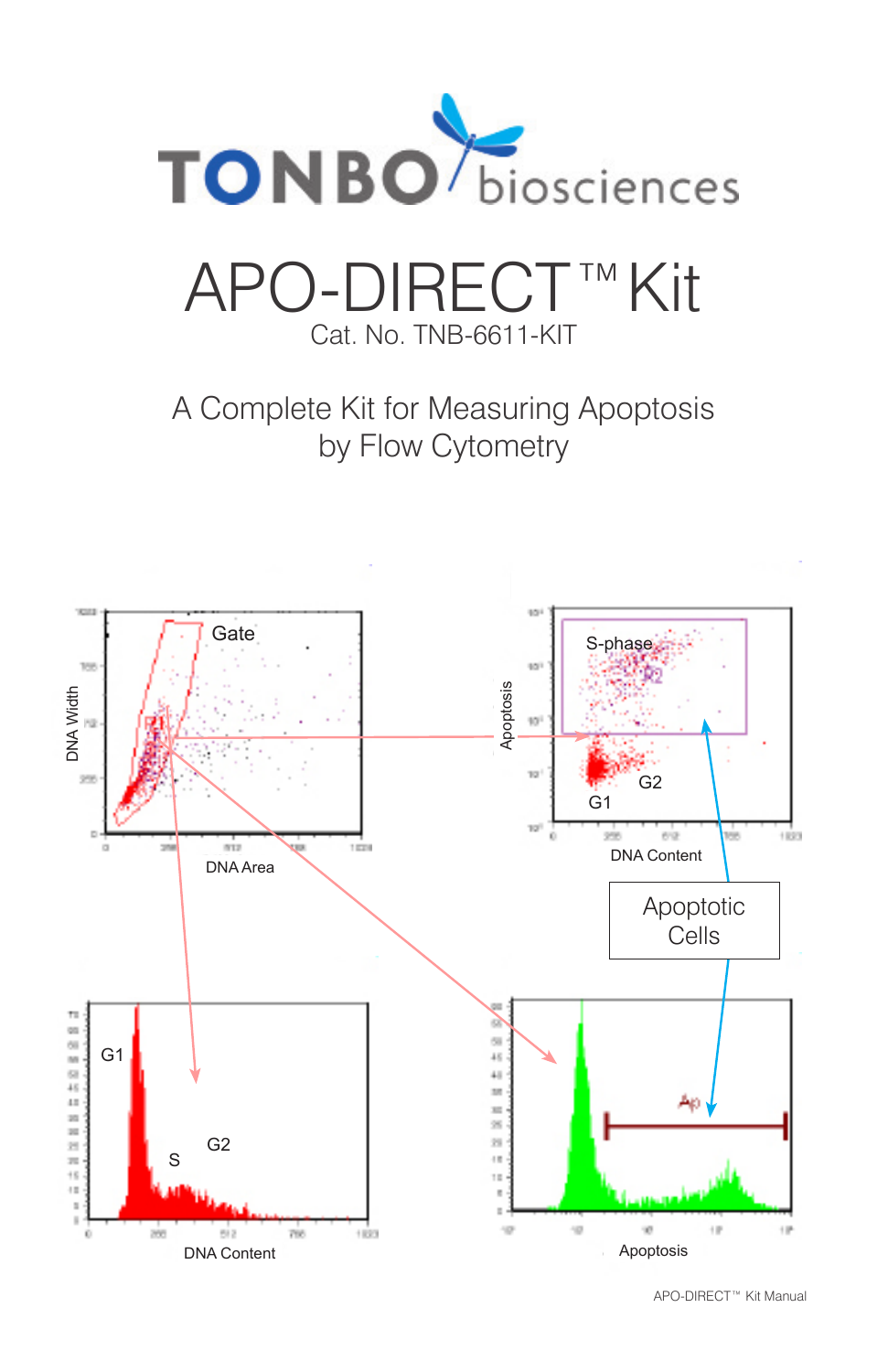# Technical Support

Web www.tonbobio.com

Email support@tonbobio.com

Phone 1-855-848-6626 toll-free (858) 888-7300 local

This kit is developed for Research Use Only.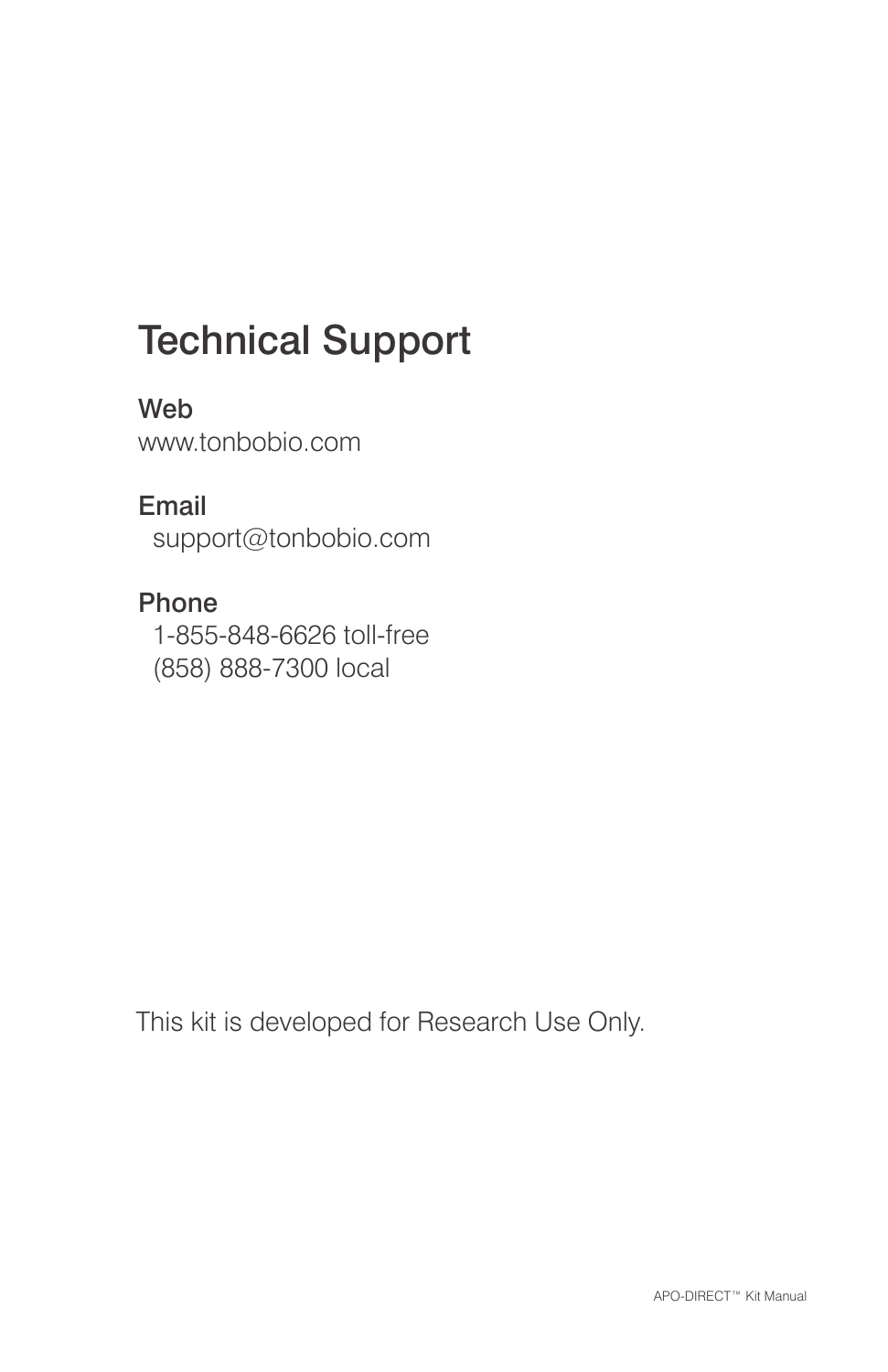# APO-DIRECT™ A Complete Kit for Measuring Apoptosis by Flow Cytometry

#### **Description**

The APO-DIRECT<sup>™</sup> reagent kit provides a two color TUNEL (Terminal deoxynucleotide transferase dUTP Nick End Labeling) assay for labeling DNA breaks and total cellular DNA to detect apoptotic cells by flow cytometry. The kit contains the instructions and reagents required for measuring apoptosis in cells including: positive and negative control cells for assessing reagent performance; washing, reaction and rinsing buffers for processing individual steps in the assay; terminal deoxynucleotidyl tranferase enzyme (TdT), fluorescein isothiocyanate (FITC) deoxyuridine triphosphate (FITC-dUTP) for labeling DNA breaks and PI/RNase A solution for counter staining the total DNA.

#### **Contents**

The APO-DIRECT Kit is shipped in one container that houses two packages. One package is shipped at ambient temperature and should be stored at 2-8° C upon arrival. The other package is in styrofoam, containing frozen ice packs. The contents of this styrofoam container should be stored at -20° C upon arrival. We have determined this shipping method is adequate to maintain the integrity of the kit components. Upon arrival store the reagents at the appropriate temperatures.

Reagent bottles have color coded caps to aid in their identification. Sufficient reagents are provided to process 50 cell suspensions. Included are 5 mL positive and 5 mL negative control cell suspensions of approximately 1 x 10 $6$  cells per ml in 70% ( $v/v$ ) ethanol. The control cells are derived from a human lymphoma cell line and have been fixed as described in the fixation procedure.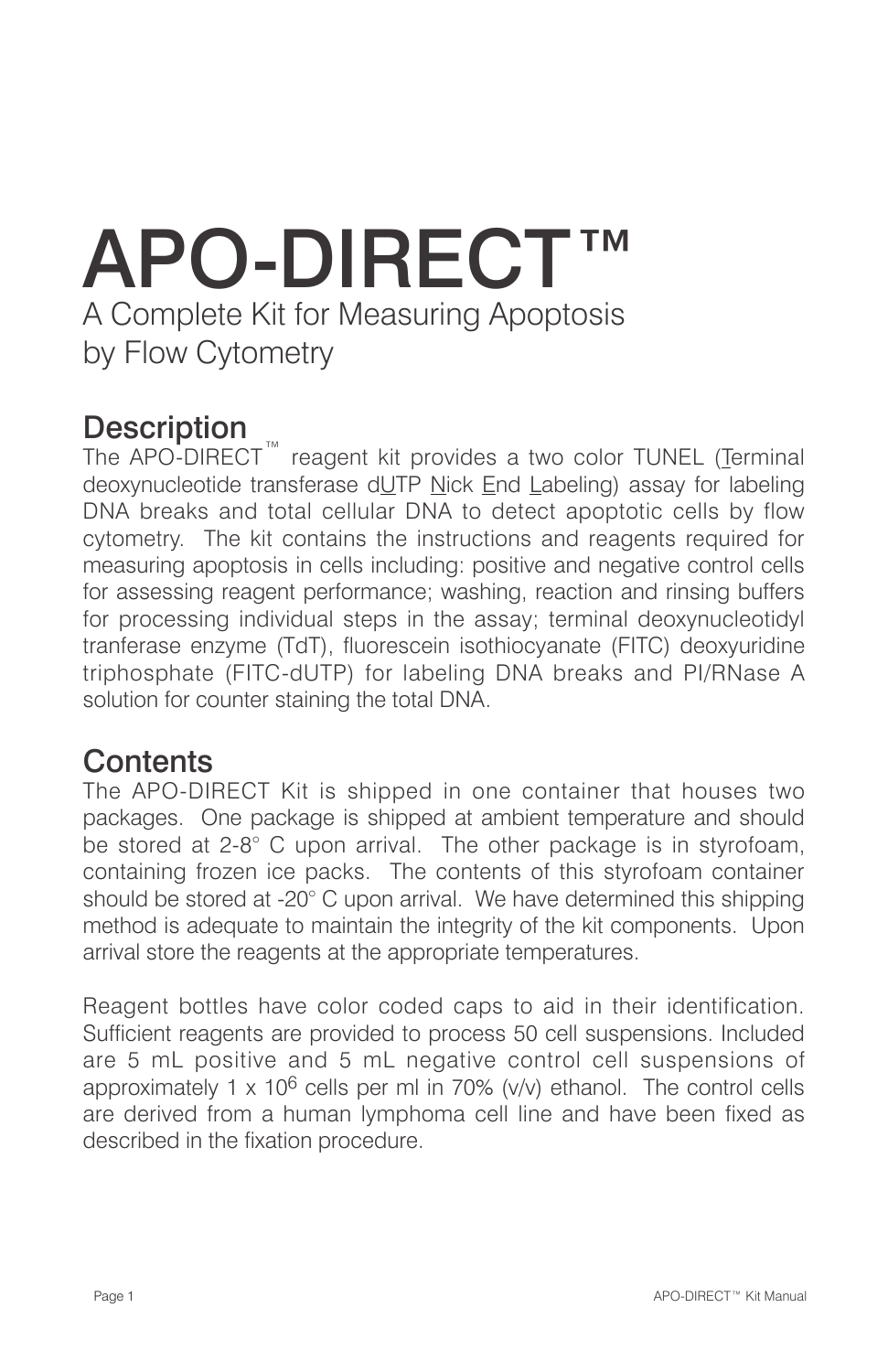### APO-DIRECT Kit Components:

| <b>COMPONENT</b>         | COLOR CODE   | PART NUMBER   | <b>VOLUME</b> | <b>STORAGE</b> |
|--------------------------|--------------|---------------|---------------|----------------|
| Positive Control Cells   | brown cap    | TNB-6611-1002 | $5.0$ mT.     | $-20^\circ$ C  |
| Negative Control Cells   | white cap    | TNB-6611-1001 | $5.0$ mT.     | $-20^\circ$ C  |
| Wash Buffer              | blue cap     | TNB-6611-WB13 | $100.0$ mT.   | $2-8^\circ$ C  |
| Reaction Buffer          | green cap    | TNB-6611-XB14 | 500 $\mu$ L   | $2-8^\circ$ C  |
| TdT Enzyme               | yellow cap   | TNB-6611-TD15 | $38 \mu L$    | $-2.0^\circ$ C |
| FITC-dUTP                | orange cap   | TNB-6611-BU16 | 400 $\mu$ L   | $-20^\circ$ C  |
| Rinse Buffer             | red cap      | TNB-6611-RB17 | $100.0$ mT.   | $2-8^\circ$ C  |
| PI/RNase Staining Buffer | amber bottle | TNB-6611-PR18 | $25.0$ mT.    | $2-8^\circ$ C  |

#### Precautions and Warnings

The components of this kit are for Research Use Only and are not intended for diagnostic procedures.

Components part numbers TNB-6611-1002 and TNB-6611-1001 contain 70% (v/v) ethanol as a preservative; TNB-6611-WB13 and TNB-6611- XB14 contain sodium cacodylate (dimethylarsinic) as a buffer; TNB-6611- RB17, and TNB-6611-PR18 contain 0.05% (w/v) sodium azide as a preservative. These materials are harmful if swallowed; avoid skin contact, wash immediately with water. See Material Safety Data Sheets.

TdT Enzyme (TNB-6611-TD15) will not freeze at -20° C because it is in a 50% (v/v) glycerol solution. Upon warming the TdT enzyme solution, centrifuge the tube for 30 seconds to force all the liquid to the bottom of the tube.

Reagents and Materials Required, but not supplied:

- 1. Flow cytometer
- 2. Distilled water
- 3. 1% (w/v) paraformaldehyde (methanol free) in Phosphate Buffered Saline (PBS)
- 4. 70% (v/v) ethanol
- 5. 37° C water bath
- 6. Ice bucket
- 7. 12 x 75 mm flow cytometry test tubes
- 8. Pipets and pipetting aids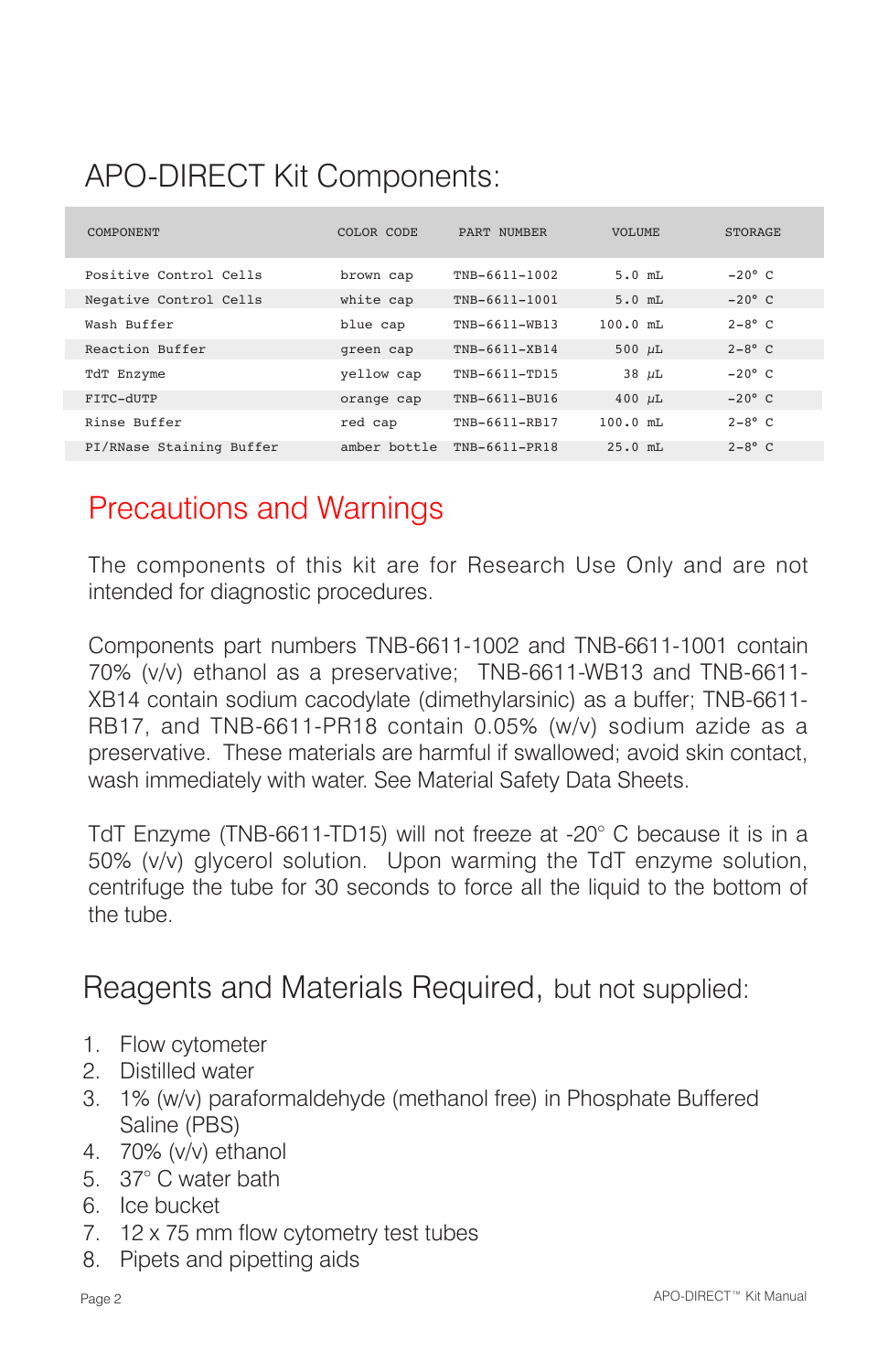### Assay Principle

The fragmentation of genomic DNA by cellular nucleases during the later stages of apoptosis is also one of the most easily measured features of apoptotic cells. Nuclease activity generates DNA fragments ranging from  $\sim$ 300 bp to 50 bp in length, resulting in a typical DNA 'laddering' appearance when analyzed by agarose gel electrophoresis. These fragments have exposed 3'-hydroxyl (OH) ends which can be labeled with deoxyuridine triphosphates (dUTP). An enzyme, terminal deoxynucleotidyl transferase (TdT), is used to catalyze the template-independent addition of fluorescent tagged dUTP to the 3'-OH ends of double or single stranded DNA (Figure 1). This method is often called TUNEL (terminal deoxynucleotidyl transferase dUTP nick end labeling) or end labeling. With the APO-DIRECT Kit, cells are labeled with FITC-dUTP in a single step using the method described. Samples can then be analyzed via flow cytometry. Samples that are apoptotic will stain brightly due to the substantial number of exposed 3'-OH sites, while cells that are nonapoptotic will not have incorporated significant amounts of FITC-dUTP and will stain dimly (see Figure 6).

### APO-DIRECT™ TUNEL ASSAY



Figure 1: Diagrammatic representation of the APO-DIRECT TUNEL assay. Addition of FITC-dUTP at the 3'-OH sites of DNA strand breaks of the apoptotic cells is catalyzed by terminal deoxynucleotidyl transferase (TdT).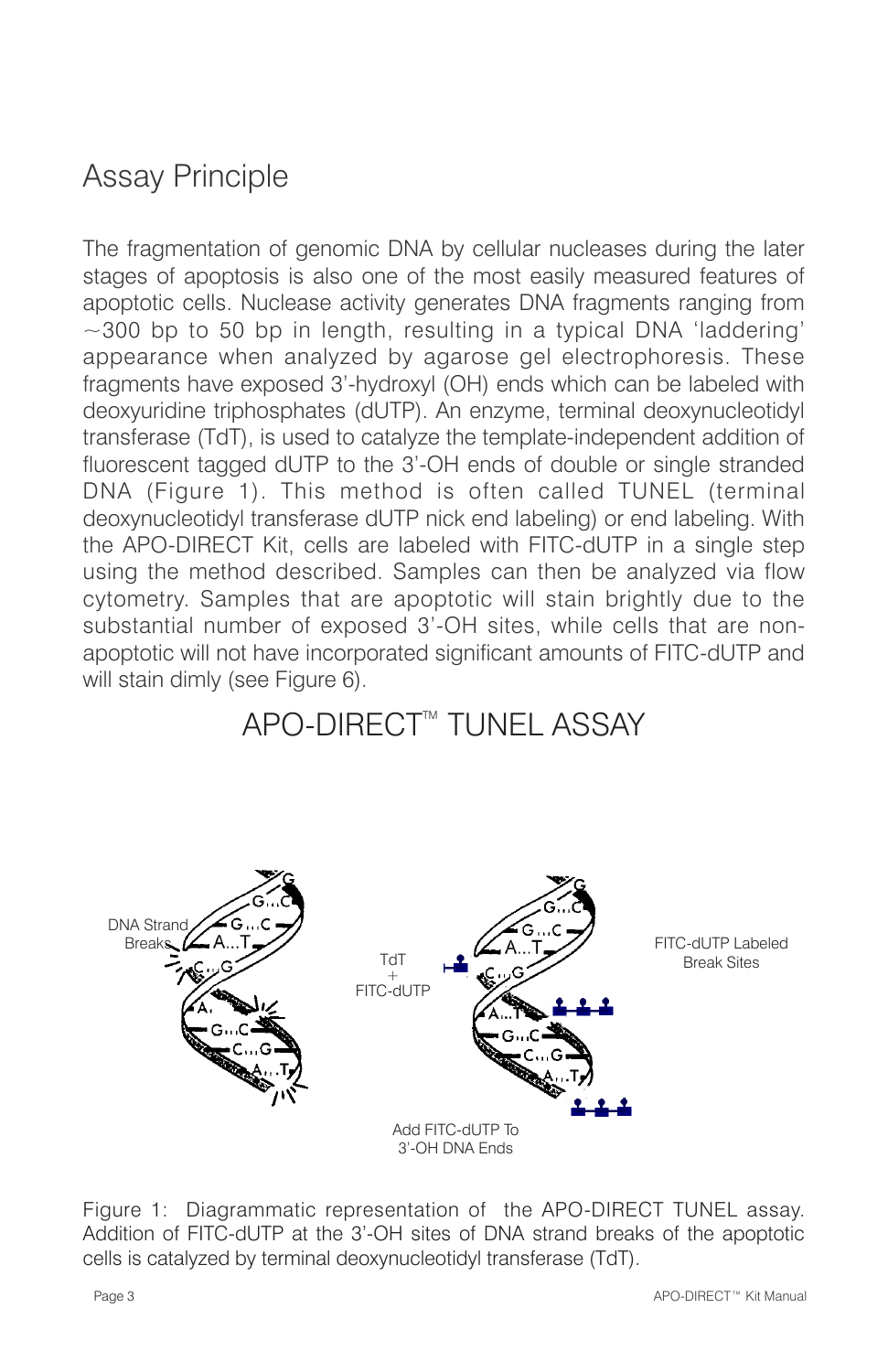### APO-DIRECT Apoptosis Assay Workflow



Figure 2: Flow diagram used in the APO-DIRECT Apoptosis Assay. The positive and negative control cells are supplied in the kit and are already fixed. The cells supplied by the researcher should be fixed according to the protocol provided.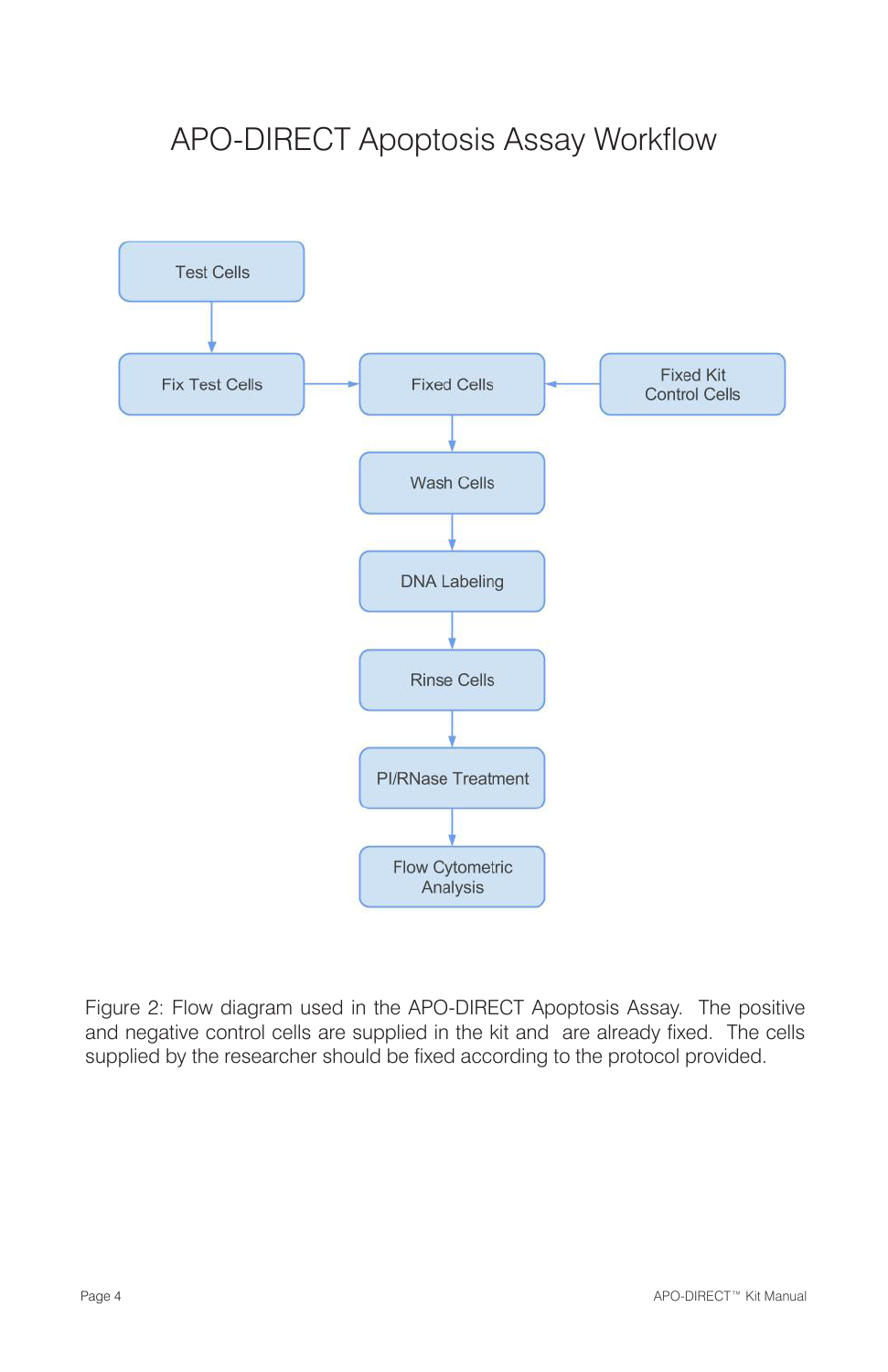### Cell Fixation Procedure for APO-DIRECT Assay

NOTE: Cell fixation using paraformaldehyde is a required step in the APO-DIRECT assay to cross link the DNA in the cells. Ethanol treatment is required to permeabilize the cells. The following cell fixation procedure is a suggested method. Variables such as cell origin and growth conditions can affect the results. The fixation conditions provided below should be considered as guidelines. Additional experimentation may be required to obtain results comparable to the control cells provided with this kit. The positive and negative control cells provided in the APO-DIRECT<sup>™</sup> KIT are already fixed as outlined below.

- 1. Suspend the cells in 1% (w/v) paraformaldehyde in PBS, pH 7.4 at a concentration of 1-2 x 106 cells/mL.
- 2 Place the cell suspension on ice for 30-60 minutes.
- 3. Centrifuge the cells for 5 minutes at 300 x g and discard the supernatant.
- 4. Wash the cells in 5 mL of PBS then pellet the cells by centrifugation. Repeat the wash and centrifugation.
- 5. Resuspend the cell pellet in the residual PBS in the tube by gently vortexing the tube.
- 6. Adjust the cell concentration to  $1-2 \times 10^6$  cells/mL in 70% (v/v) ice cold ethanol. Let cells stand for a minimum of 30 minutes on ice or in the freezer. See note below.
- 7. Store cells in 70% (v/v) ethanol at -20° C until use. Cells can be stored at -20° C several days before use.

Note: In some biological systems storage of the cells at -20° C in 70% (v/v) ethanol for at least 12-18 hours prior to staining for apoptosis detection yields the best results in this assay.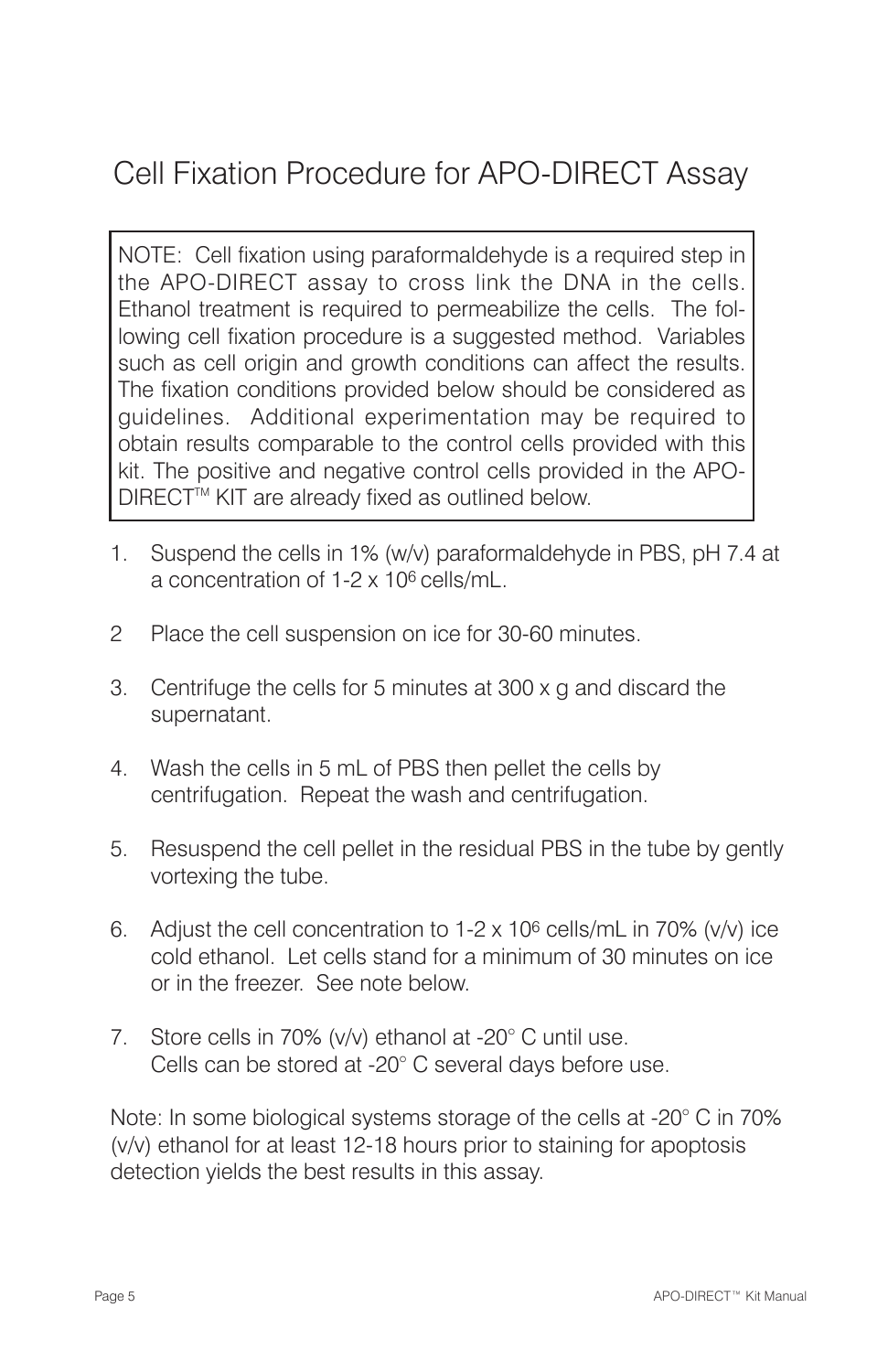### APO-DIRECT PROTOCOL

The following protocol describes the method for measuring apoptosis in the positive and negative control cells that are provided in this kit. The same procedure should be employed for measuring apoptosis in the cell specimens provided by the researcher.

- 1. Resuspend the positive (brown cap) and negative (white cap) control cells by swirling the vials. Remove 1 mL aliquots of the control cell suspensions (approximately 1 x  $10^6$  cell per 1 mL) and place in 12 x 75 mm centrifuge tubes. Centrifuge (300 x g) the control cell suspensions for 5 minutes and remove the 70% (v/v) ethanol by aspiration being careful to not disturb the cell pellet.
- 2. Resuspend each tube of control cells with 1 mL of Wash Buffer (blue cap) for each tube. Centrifuge as before and remove the supernatant by aspiration.

Note: It is very important to remove all ethanol from the reaction tube since it will inactivate the TdT enzyme. Do not skip these washes.

- 3. Repeat the Wash Buffer treatment (step 2).
- 4. Resuspend each tube of the control cell pellets in 50  $\mu$ L of the DNA Labeling Solution (prepared as described below).

| <b>STAINING SOLUTION</b>    | 1 ASSAY       | 6 ASSAYS                 | 12 ASSAYS                 |
|-----------------------------|---------------|--------------------------|---------------------------|
| <b>COMPONENT</b>            |               | (2 controls + 4 unknown) | (2 controls + 10 unknown) |
| Reaction Buffer (green cap) | 10.00 $\mu$ L | 60.0 $\mu$ L             | 120.0 $\mu$ L             |
| TdT Enzyme (yellow cap)     | 0.75 $\mu$ L  | 4.5 $\mu$ L              | 9.0 $\mu$ L               |
| FITC-dUTP (orange cap)      | 8.00 $\mu$ L  | 48.0 $\mu$ L             | 96.0 $\mu$ L              |
| distilled H2O               | $32.25 \mu L$ | 193.5 $\mu$ L            | 387.0 $\mu$ L             |
| Total Volume                | 51.00 $\mu$ L | $306.0 \mu L$            | $612.0 \mu L$             |

The appropriate volume of DNA Labeling Solution to prepare for a variable number of assays is based upon multiples of the component volumes combined for 1 Assay. Mix only enough DNA Labeling Solution to complete the number of assays prepared per session. The DNA Labeling Solution is active for approximately 24 hours.

5. Incubate the cells in the DNA Labeling Solution for 60 minutes at 37° C in a temperature controlled bath. Shake cells every 15 minutes to resuspend.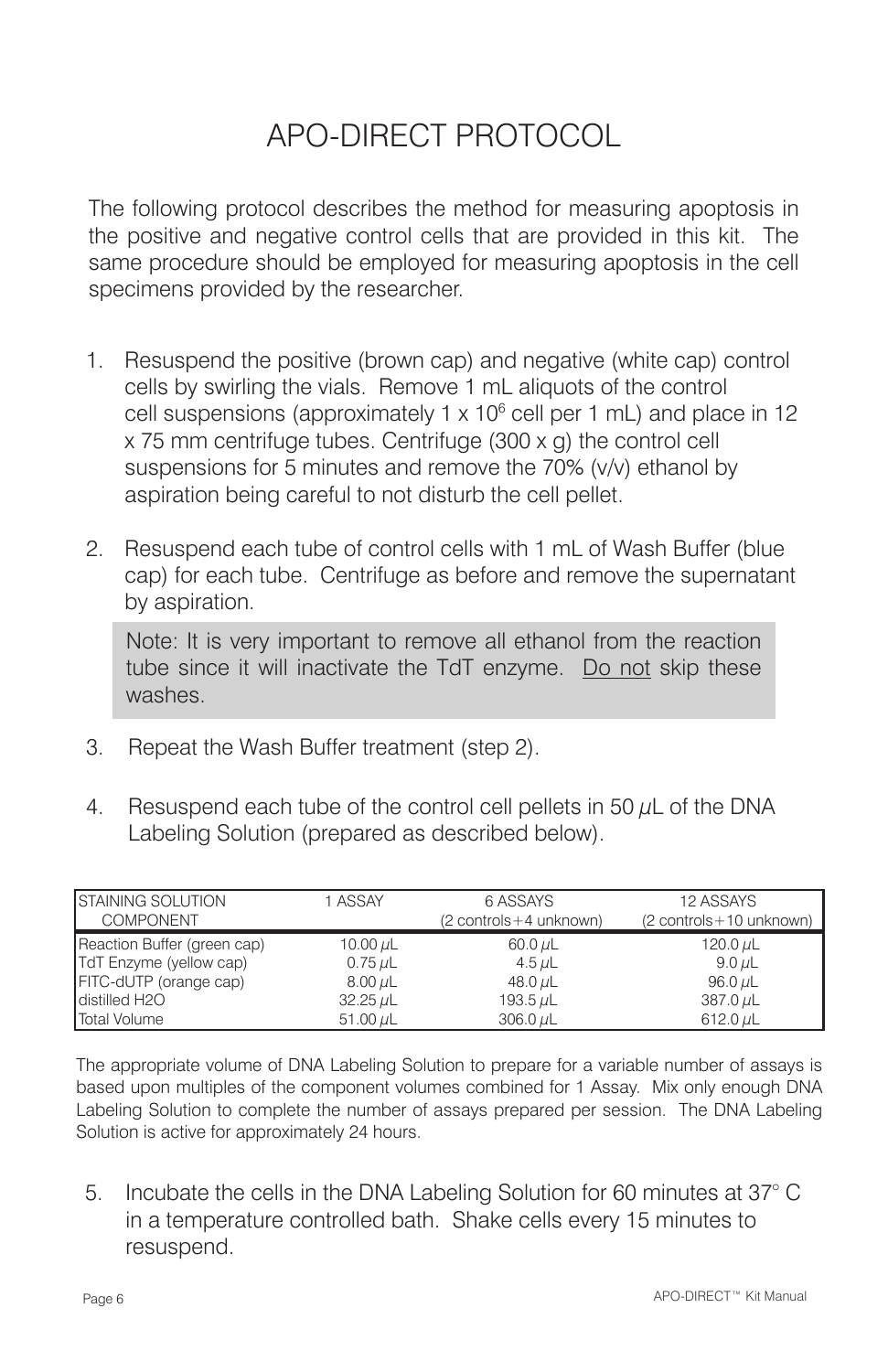NOTE: The DNA Labeling Reaction can also be carried out at 22-24° C overnight for the control cells. For samples other than the control cells provided in the kit, incubation times at 37° C may need to be adjusted depending on the characteristics of the cells supplied by the researcher.

- 6. At the end of the incubation time add 1.0 mL of Rinse Buffer (red cap) to each tube and centrifuge each tube (300 x g) for five minutes. Remove the supernatant by aspiration.
- 7. Repeat the cell rinsing with 1.0 mL of the Rinse Buffer (red cap), centrifuge and remove the supernatant by aspiration.
- 8. Resuspend the cell pellet in 0.5 mL of the PI/RNase solution (amber bottle).
- 9. Incubate the cells in the dark for 30 minutes at room temperature.
- 10. Analyze the cells in PI/RNase solution by flow cytometry within 3 hours of staining.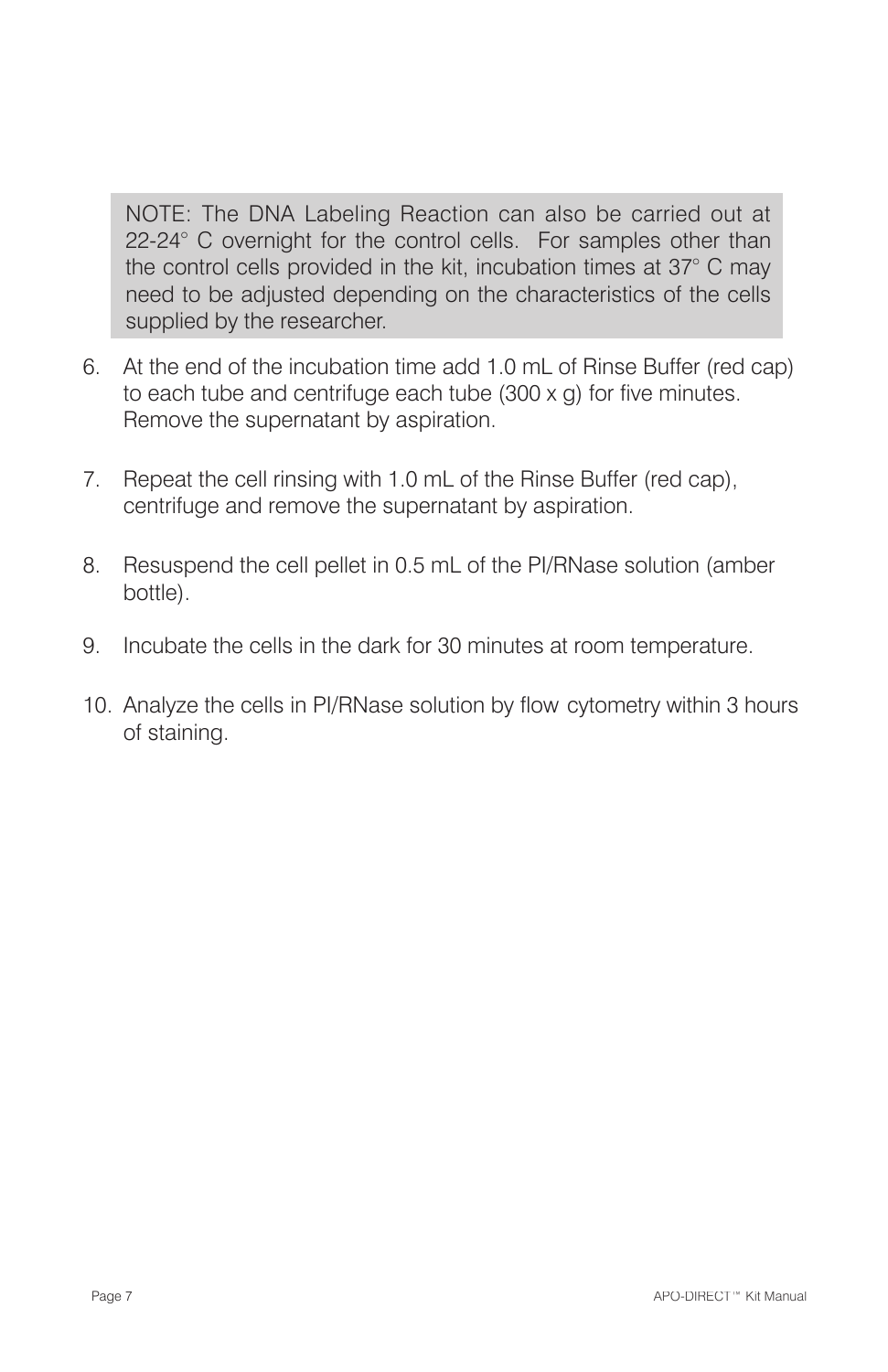### Analyzing APO-DIRECT Samples

This assay is run on a flow cytometer equipped with a 488 nm Argon Laser as the light source. Propidium Iodide (DNA) and FITC (Apoptotic Cells) are the two dyes being used. Propidium Iodide (PI) fluoresces at about 623 nm and FITC at 520 nm. Two dual parameter and two single parameters displays are created with the cytometer data acquisition software. The instrument settings and acquisition protocols for the different cytometers are included in this manual. The gate should be the standard dual parameter DNA doublet discrimination display with the DNA Area signal on the Y-axis and the DNA Width (Becton-Dickinson), (Figure 5A) or DNA Integral (Coulter) signal on the X-axis, (Figure 5B). A region is drawn around the non-clumped cells and the second gated dual parameter display is generated. The normal convention of this display is to put DNA (Linear Red Fluorescence) on the X-axis and the d-UTP (Log Green Fluorescence) on the Y-axis, (Figure 6). Two single parameter gated histograms, DNA and d-UTP, can also be added but are not necessary. By using the dual parameter display method, not only are apoptotic cells resolved but at which stage of the cell cycle they are in is also determined.

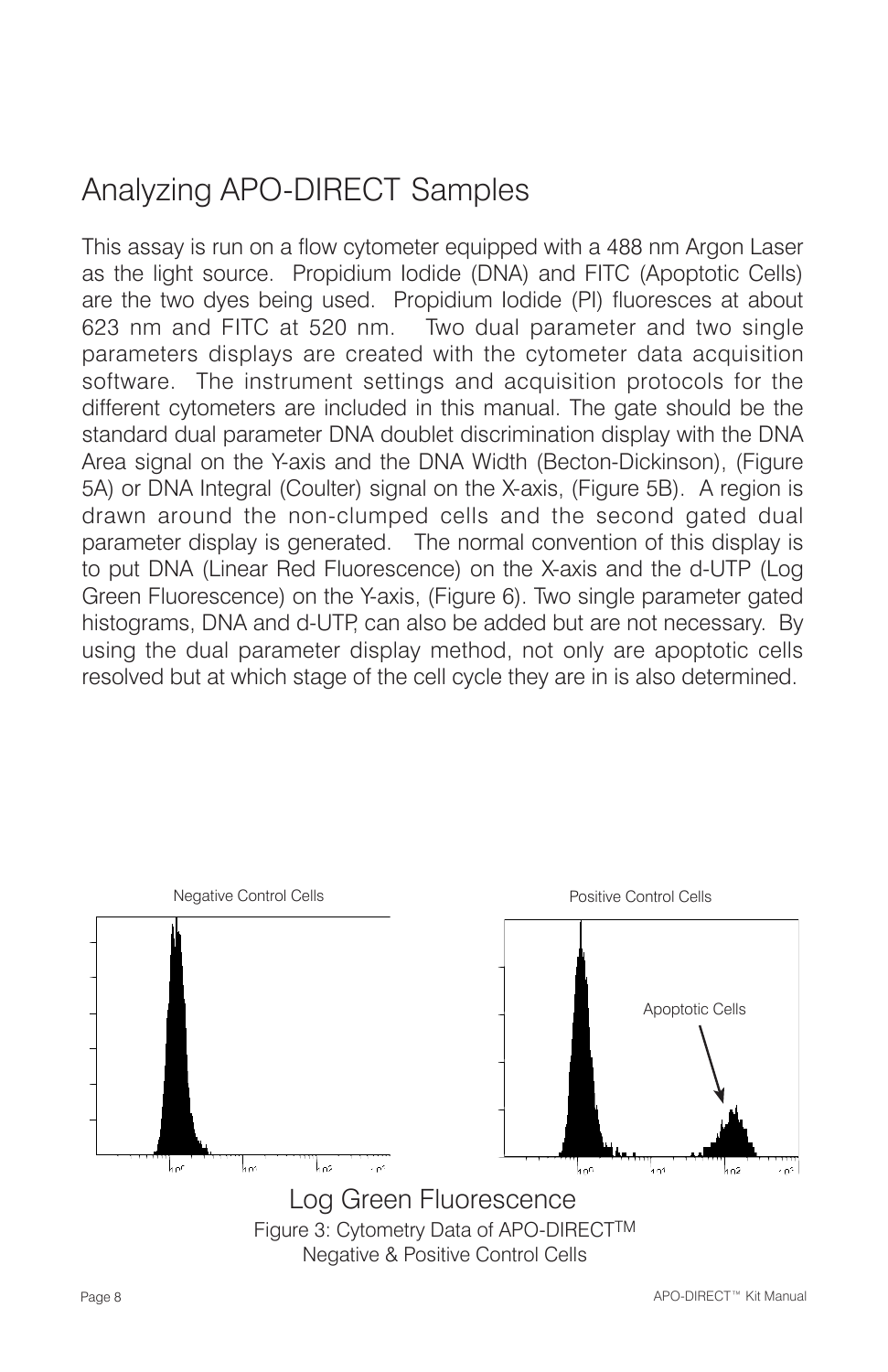#### Cytometer Setups Typical Gain Settings

#### BD FACScan and FACSCaliber Flow Cytometers

FL 2 Width .87 FL 2 Area 3.25

Parameter **Amplifier Gain** Detector Gain FL 1 Log 380 Volts FL 2 1.46 414 Volts Threshold- FL2, 40

#### BeckmanCoulter XL, FC-500 Flow Cytometer

Parameter **Amplifier Gain** Detector Gain FL 1 Log 589 Volts FL 3 2.00 698 Volts AUX(FL3 Peak) 1.00 250 Volts

Discriminator-AUX (FL3 Peak)

Figure 4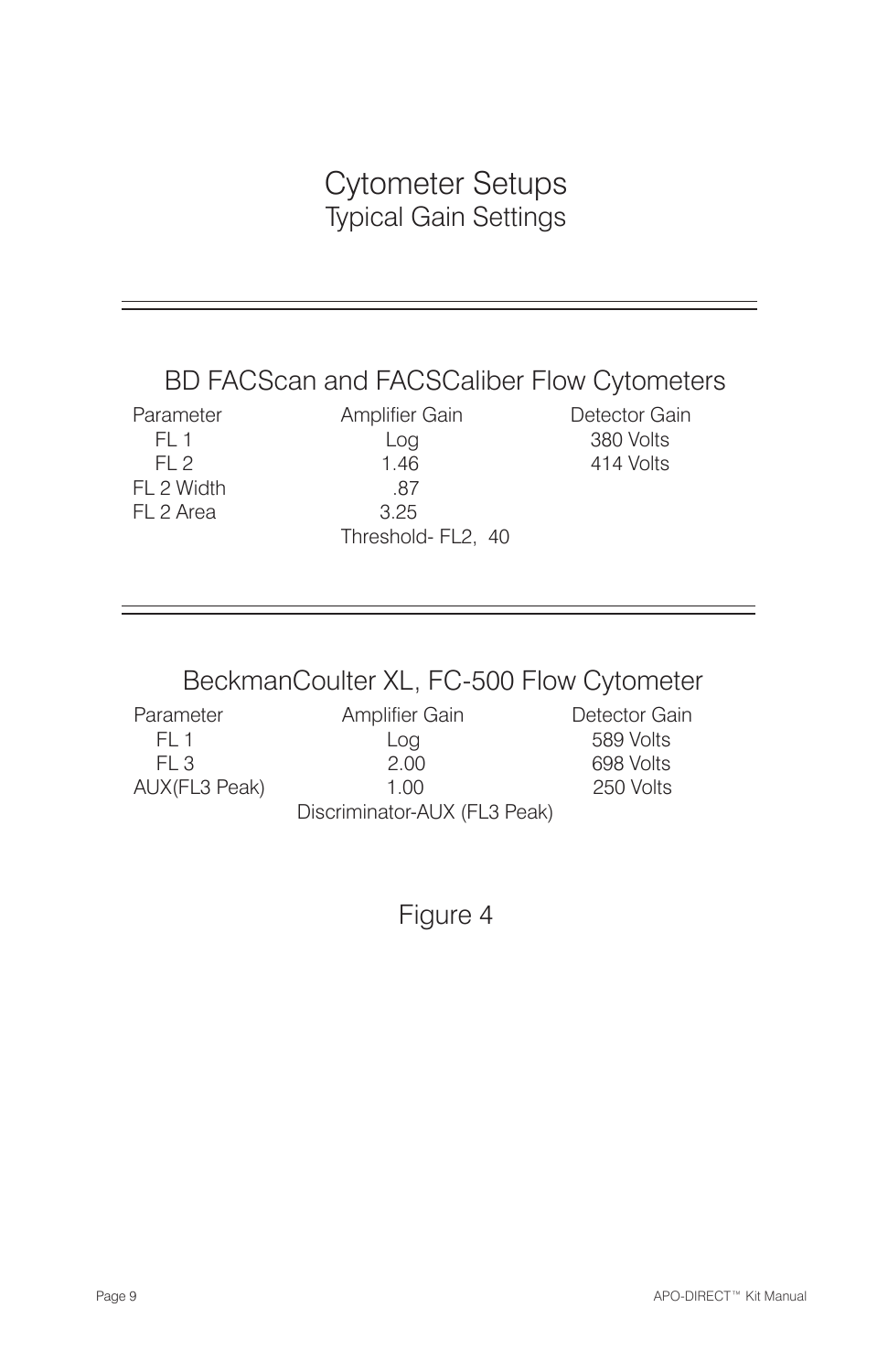### Technical Tips

To minimize cell loss during the assay, restrict the assay to the use of a single 12 X 75 mm test tube. If polystyrene plastic test tubes are used, an electrostatic charge can build up on the sides of the tube. Cells will adhere to the side of the tube and the sequential use of multiple tubes can result in significant cell loss during the assay.

Occasionally a mirror image population of cells at lower intensity is observed in the PI vs FITC-dUTP dual parameter display. This population arises because during the 50  $\mu$ L DNA Labeling Reaction, some cells have become stuck to the side of the test tube and were not fully exposed to the reaction solution. This phenomenon can be overcome by washing all the cells from side of the tube and making sure all cells are properly suspended at the beginning of the labeling reaction.

For those researchers using adherent cell line systems, the cells in the supernatant have a higher probability of being apoptotic than do the adherent cells. Save cells in the supernatant for assay prior to trypsinization of the adherent cell layer.

Cell fixation using a DNA crossing linking chemical fixative is an important step in analyzing apoptosis. Unfixed cells may lose smaller fragments of DNA that are not chemically fixed in place inside the cell during washing steps. The researcher may have to explore alternative fixation and permeabilization methods to fully exploit their systems.

If a low intensity of FITC staining is observed, try increasing the incubation time during the 50  $\mu$ L DNA Labeling Reaction. Some researchers have found labeling times of up to four hours at 37° C may be required for certain cell systems.

If the DNA cell cycle information is not required, it is not necessary to add the PI/RNase solution to each tube.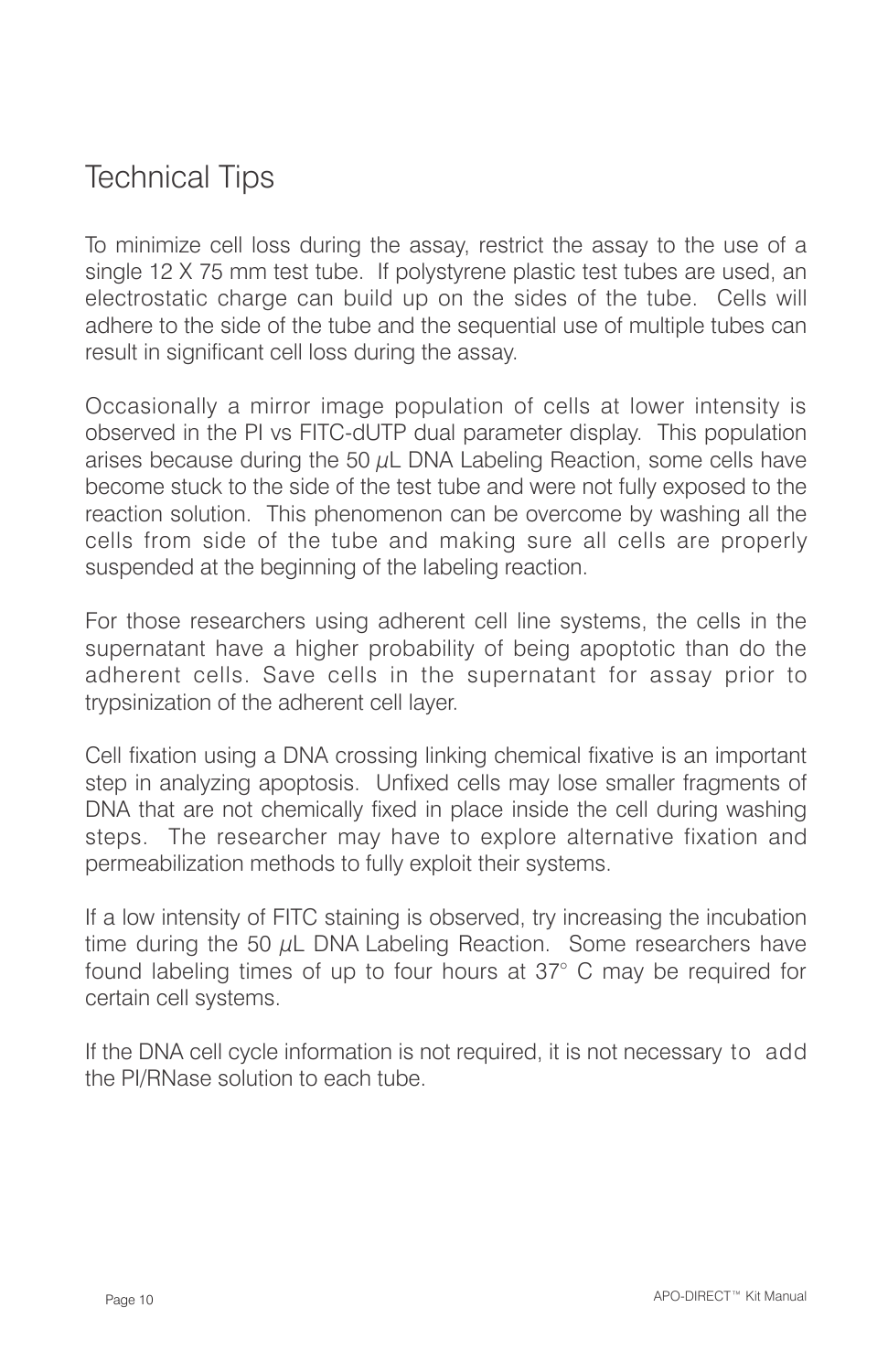#### Different Gates Used for Different Cytometers



#### Figure 6

Figures 5 and 6 illustrate how the data should be acquired on the respective cytometer. No fluorescence compensation or gating from a scatter parameter is required.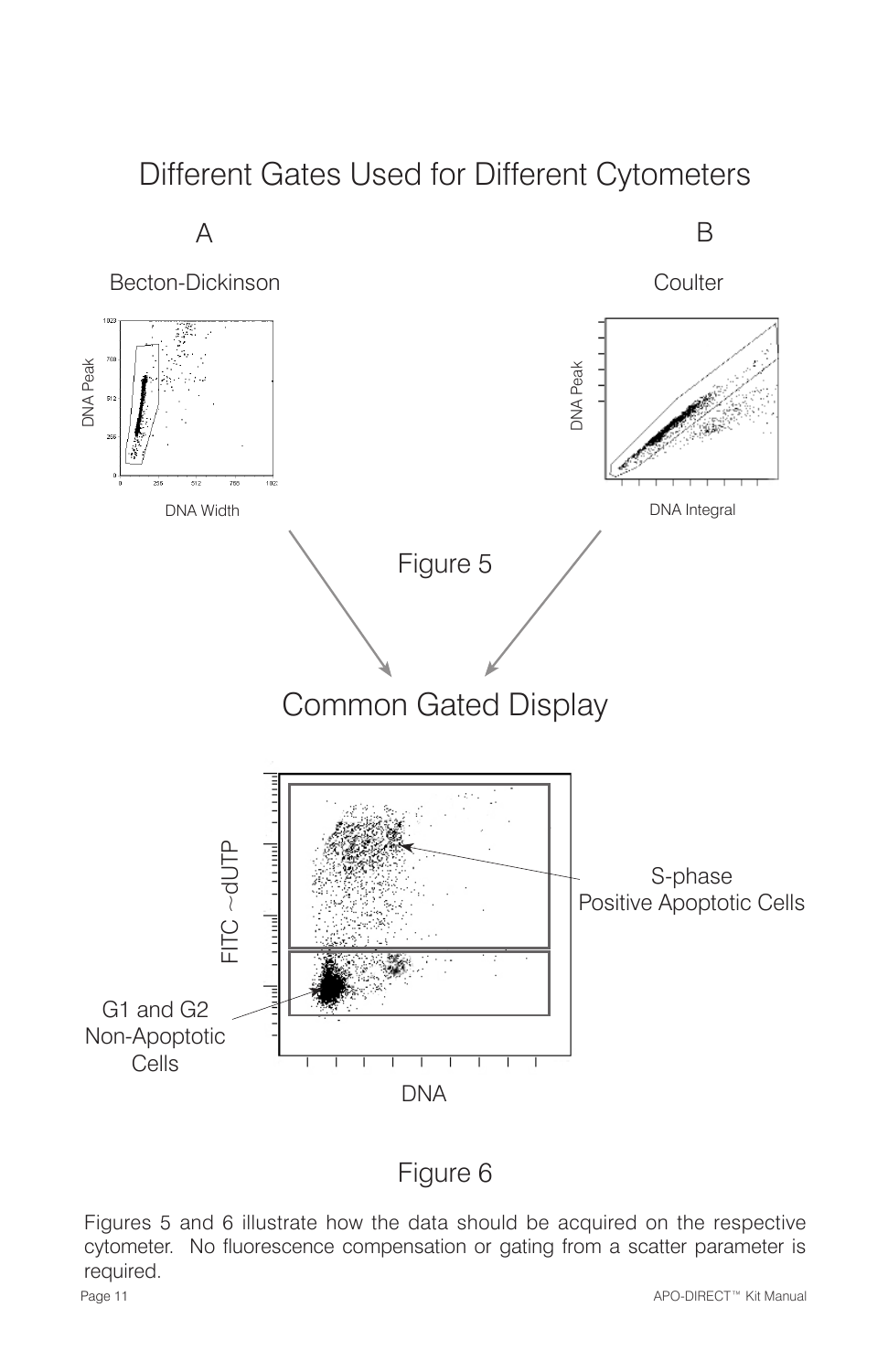#### **References**

Li X, Traganos F, Melamed MR and Darzynkiewicz Z. 1995. Cytometry. 20(2): 172-180.

Tomei LD and Cope FD, eds. 1991. Current Communications in Cell and Molecular Biology. 3: 47-60. Cold Springs Harbor, NY.

Arends MJ, Morris RG and Wyllie AH. 1990. Am J Pathol. 136(3): 593-608.

Darzynkiewicz Z, Crissman HA and Robinson JR, eds. 1994. Methods in Cell Biology: Flow Cytometry Second Edition. 41: 15-38. Academic Press Inc.

Eschenfeldt WH, Puskas RS and Berger SL. 1987. Methods Enzymol. 152: 337-342.

Darzynkiewicz Z, Bruno S, Del Bino G, Gorczyca W, Hotz MA, Lassota P and Traganos F. 1992. Cytometry. 13(8): 795-808.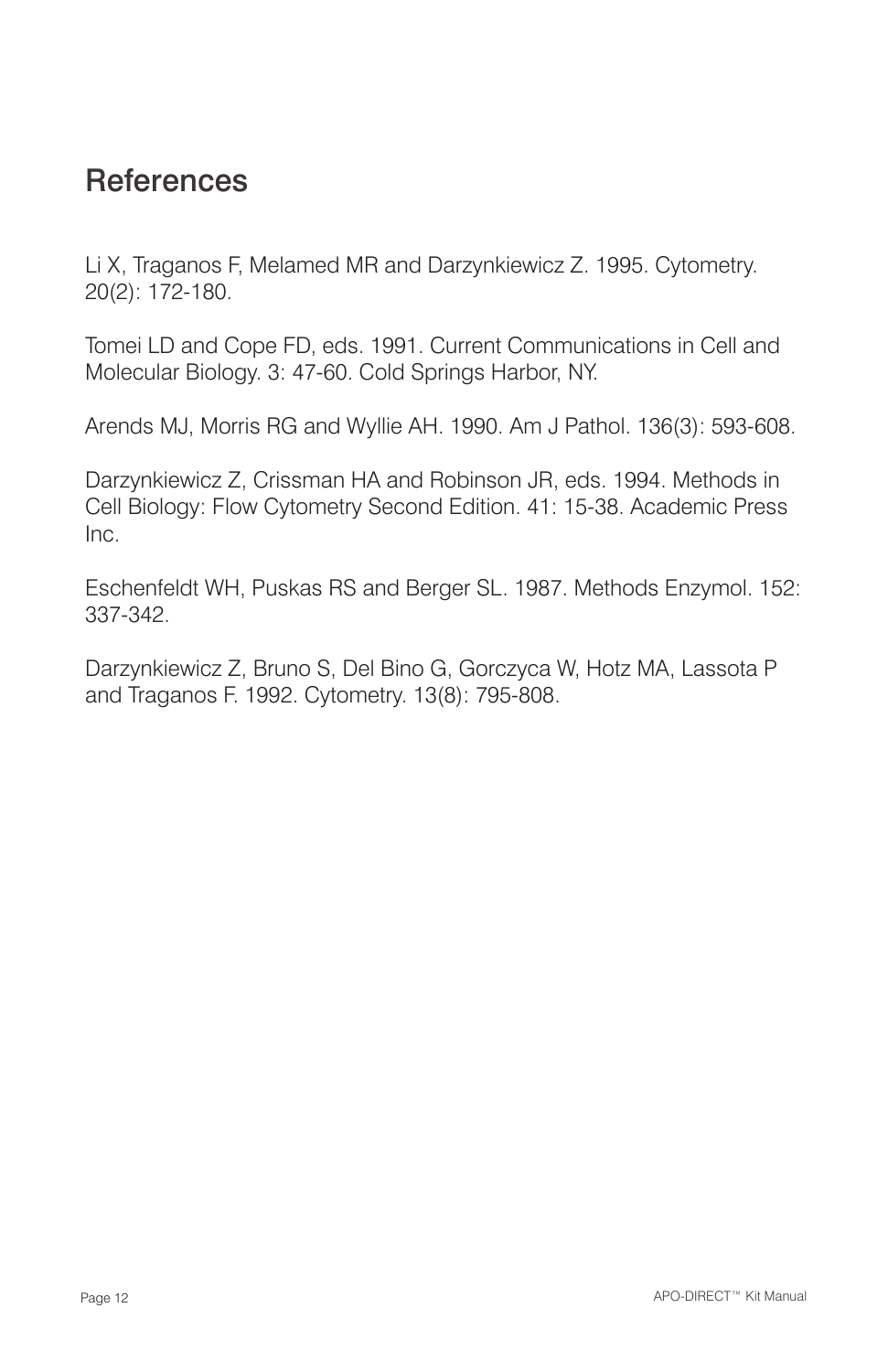## Also available from Tonbo:

| <b>Product Name</b>                                                                                                                                                              | Cat. No.                                                         |
|----------------------------------------------------------------------------------------------------------------------------------------------------------------------------------|------------------------------------------------------------------|
| FZ-BrdU™ Kit                                                                                                                                                                     | <b>TNB-6600-KIT</b>                                              |
| APO-BrdU™ Kit                                                                                                                                                                    | <b>TNB-6671-KIT</b>                                              |
| Flow Cytometer Sheath Fluid (30X)                                                                                                                                                | TNB-4600-L600                                                    |
| Lymphocyte Separation Medium                                                                                                                                                     | TNB-4700-L100                                                    |
| RBC Lysis Buffer (10X)                                                                                                                                                           | TNB-4300-L100                                                    |
| Caspase Inhibitors<br>Z-VAD(OMe)-FMK (General Caspase Inhibitor)<br>Q-VD-OPH (General Caspase Inhibitor)<br>Z-DEVD-FMK (Caspase-3 Inhibitor)<br>Z-IETD-FMK (Caspase-8 Inhibitor) | TNB-1001-M001<br>TNB-1002-M001<br>TNB-1003-M001<br>TNB-1004-M001 |